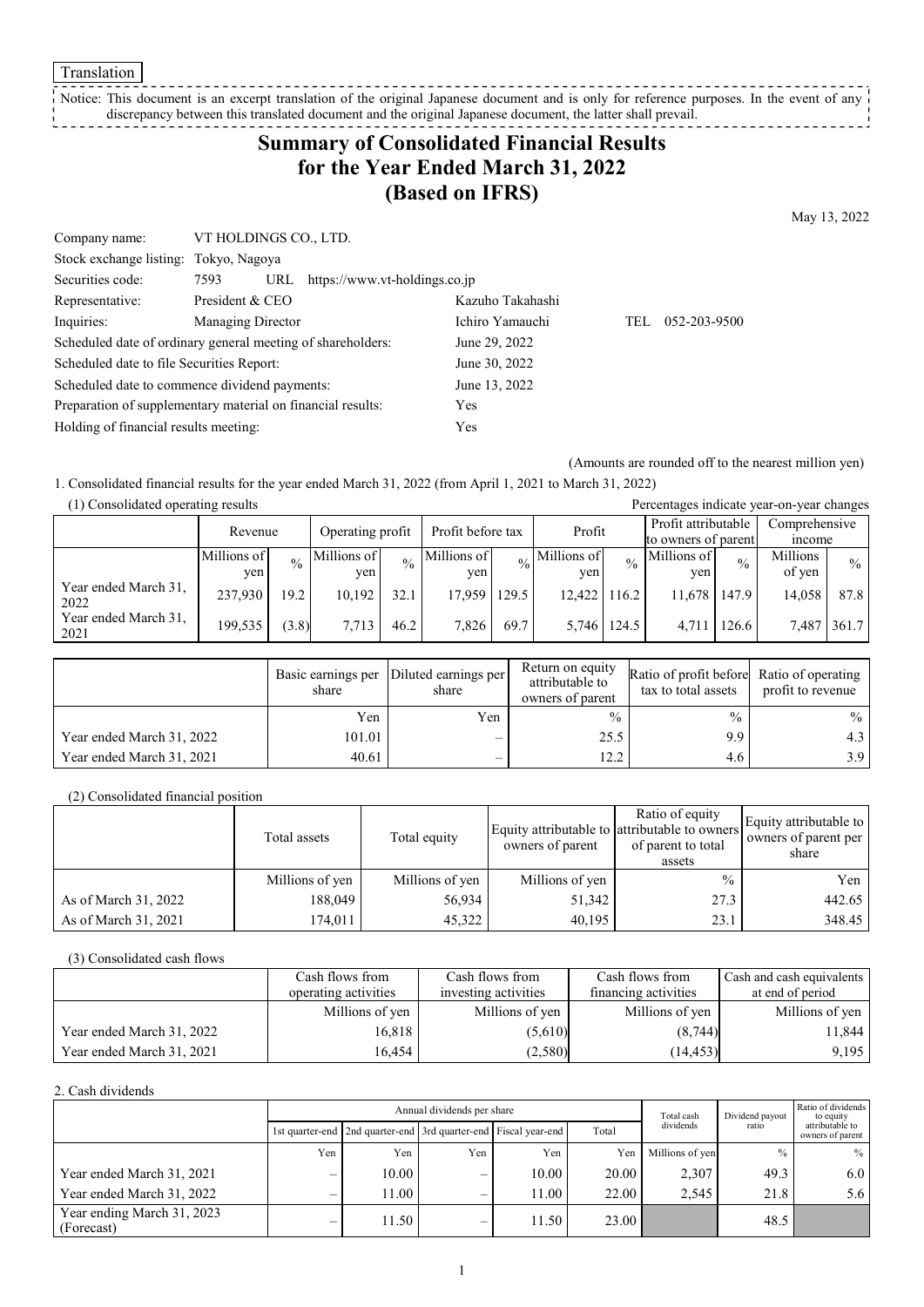3. Forecast of consolidated financial results for the year ending March 31, 2023 (from April 1, 2022 to March 31, 2023)

Percentages indicate year-on-year changes

Yes

|                                         | Revenue            |               | Operating profit   |               | Profit before tax  |               | Profit attributable to<br>owners of parent |               | Basic<br>earnings per<br>share |
|-----------------------------------------|--------------------|---------------|--------------------|---------------|--------------------|---------------|--------------------------------------------|---------------|--------------------------------|
|                                         | Millions of<br>yen | $\frac{0}{0}$ | Millions of<br>yen | $\frac{0}{0}$ | Millions of<br>yen | $\frac{0}{0}$ | Millions of<br>yen                         | $\frac{0}{0}$ | Yen                            |
| Six months ending<br>September 30, 2022 | 120,000            | 3.6           | 4.000              | (7.9)         | 3,900              | (67.6)        | 2,200                                      | (73.2)        | 18.97                          |
| Full year                               | 248,000            | 4.2           | 9.000              | (11.7)        | 8,700              | (51.6)        | 5,500                                      | (52.9)        | 47.42                          |

4. Notes

| (1) Changes in significant subsidiaries during the year ended March 31, 2022           |  |
|----------------------------------------------------------------------------------------|--|
| (changes in specified subsidiaries resulting in the change in scope of consolidation): |  |

| (2) Changes in accounting policies and changes in accounting estimates |     |
|------------------------------------------------------------------------|-----|
| Changes in accounting policies required by IFRS:                       | No. |
| Changes in accounting policies due to other reasons:                   | No. |
| Changes in accounting estimates:                                       | No. |

(3) Number of issued shares (ordinary shares)

Total number of issued shares at end of period (including treasury shares)

| As of March 31, 2022                       | 119,381,034 shares   As of March 31, 2021      | 119,381,034 shares |
|--------------------------------------------|------------------------------------------------|--------------------|
| Number of treasury shares at end of period |                                                |                    |
| As of March 31, 2022                       | 3,393,364 shares   As of March 31, 2021        | $4,026,580$ shares |
| Average number of shares during period     |                                                |                    |
| Year ended March 31, 2022                  | 115,616,415 shares   Year ended March 31, 2021 | 116,015,440 shares |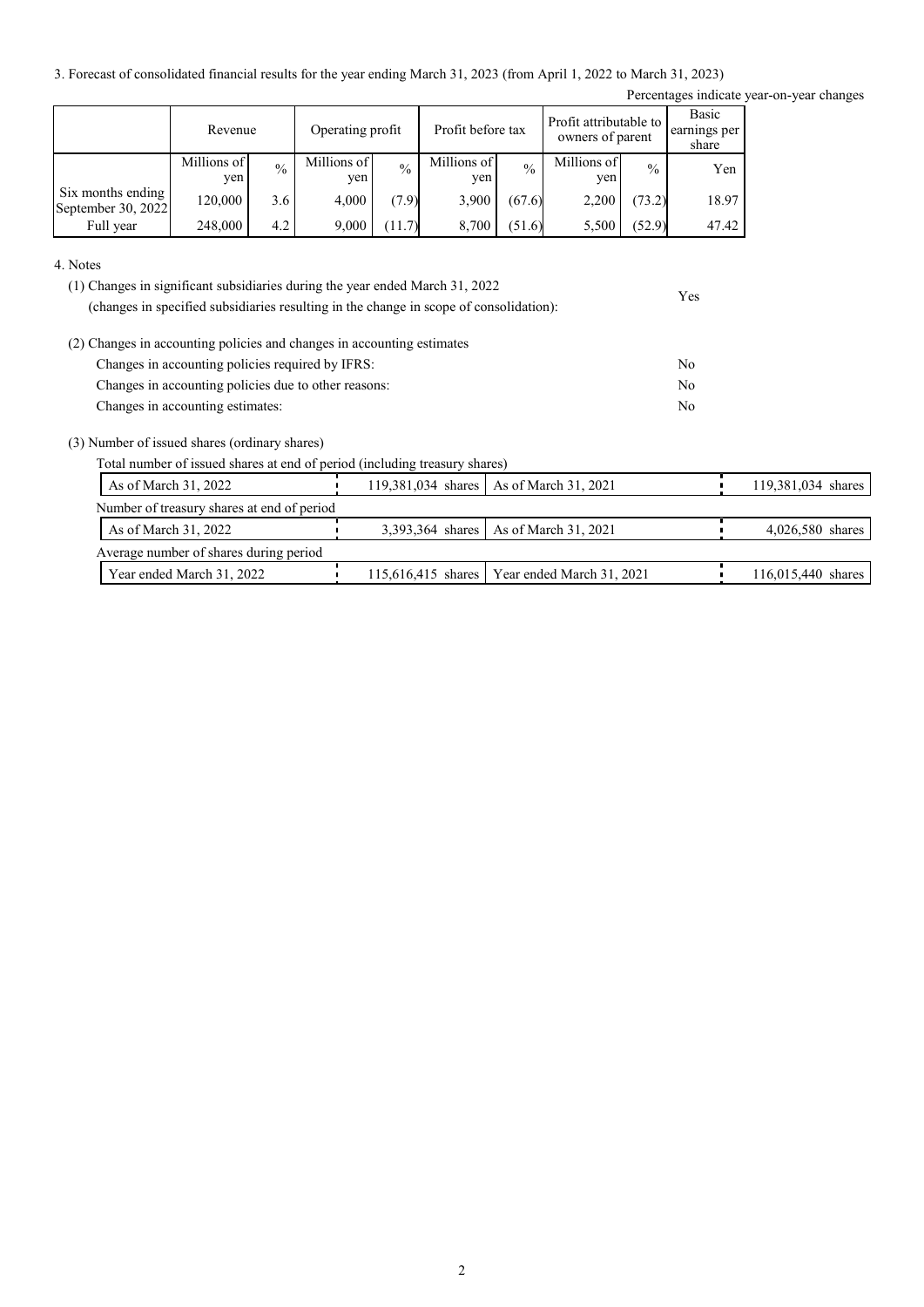## **Consolidated financial statements Consolidated statement of financial position**

|                                               | As of March 31, 2021 | As of March 31, 2022 |
|-----------------------------------------------|----------------------|----------------------|
|                                               | Millions of yen      | Millions of yen      |
| Assets                                        |                      |                      |
| Current assets                                |                      |                      |
| Cash and cash equivalents                     | 9,195                | 11,844               |
| Trade and other receivables                   | 16,660               | 19,694               |
| Other financial assets                        | 137                  | 87                   |
| Inventories                                   | 42,475               | 37,543               |
| Other current assets                          | 4,781                | 4,579                |
| Total current assets                          | 73,247               | 73,748               |
| Non-current assets                            |                      |                      |
| Property, plant and equipment                 | 62,833               | 68,250               |
| Goodwill                                      | 12,684               | 13,513               |
| Intangible assets                             | 956                  | 1,088                |
| Investment property                           | 6,616                | 6,448                |
| Investments accounted for using equity method | 8,674                | 4,277                |
| Other financial assets                        | 7,699                | 19,479               |
| Deferred tax assets                           | 1,184                | 1,146                |
| Other non-current assets                      | 116                  | 100                  |
| Total non-current assets                      | 100,763              | 114,301              |
| Total assets                                  | 174,011              | 188,049              |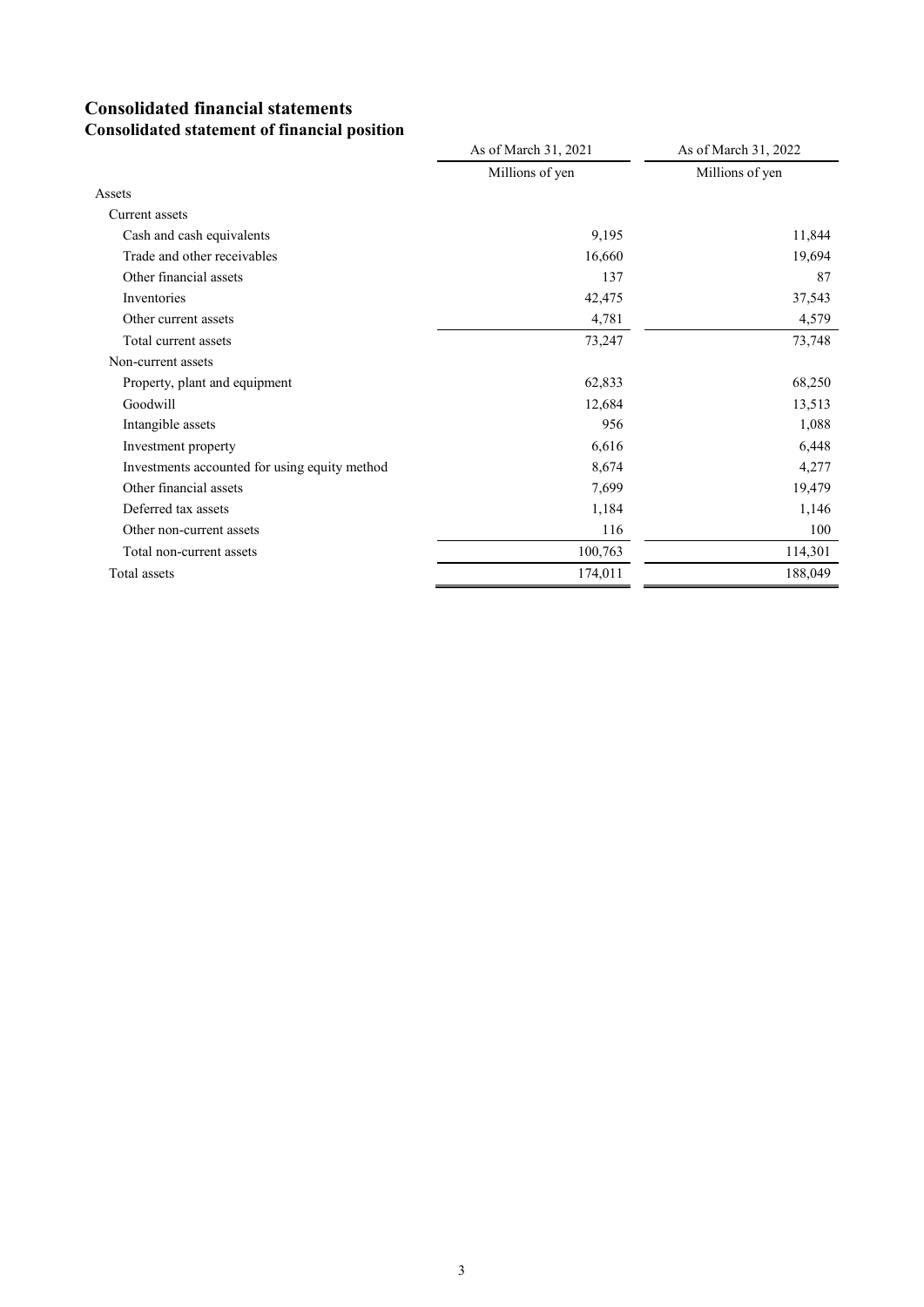|                                               | As of March 31, 2021 | As of March 31, 2022 |
|-----------------------------------------------|----------------------|----------------------|
|                                               | Millions of yen      | Millions of yen      |
| Liabilities and equity                        |                      |                      |
| Liabilities                                   |                      |                      |
| Current liabilities                           |                      |                      |
| Bonds and borrowings                          | 23,738               | 28,274               |
| Trade and other payables                      | 38,220               | 35,577               |
| Other financial liabilities                   | 6,125                | 6,485                |
| Income taxes payable                          | 1,191                | 2,479                |
| Contract liabilities                          | 13,585               | 12,103               |
| Other current liabilities                     | 2,717                | 3,294                |
| Total current liabilities                     | 85,577               | 88,212               |
| Non-current liabilities                       |                      |                      |
| Bonds and borrowings                          | 20,688               | 18,027               |
| Other financial liabilities                   | 18,314               | 18,258               |
| Provisions                                    | 551                  | 585                  |
| Deferred tax liabilities                      | 1,749                | 3,997                |
| Other non-current liabilities                 | 1,809                | 2,035                |
| Total non-current liabilities                 | 43,111               | 42,903               |
| <b>Total liabilities</b>                      | 128,689              | 131,115              |
| Equity                                        |                      |                      |
| Share capital                                 | 4,297                | 4,297                |
| Capital surplus                               | 2,842                | 2,975                |
| Treasury shares                               | (1,028)              | (866)                |
| Other components of equity                    | 874                  | 1,539                |
| Retained earnings                             | 33,210               | 43,397               |
| Total equity attributable to owners of parent | 40,195               | 51,342               |
| Non-controlling interests                     | 5,127                | 5,592                |
| Total equity                                  | 45,322               | 56,934               |
| Total liabilities and equity                  | 174,011              | 188,049              |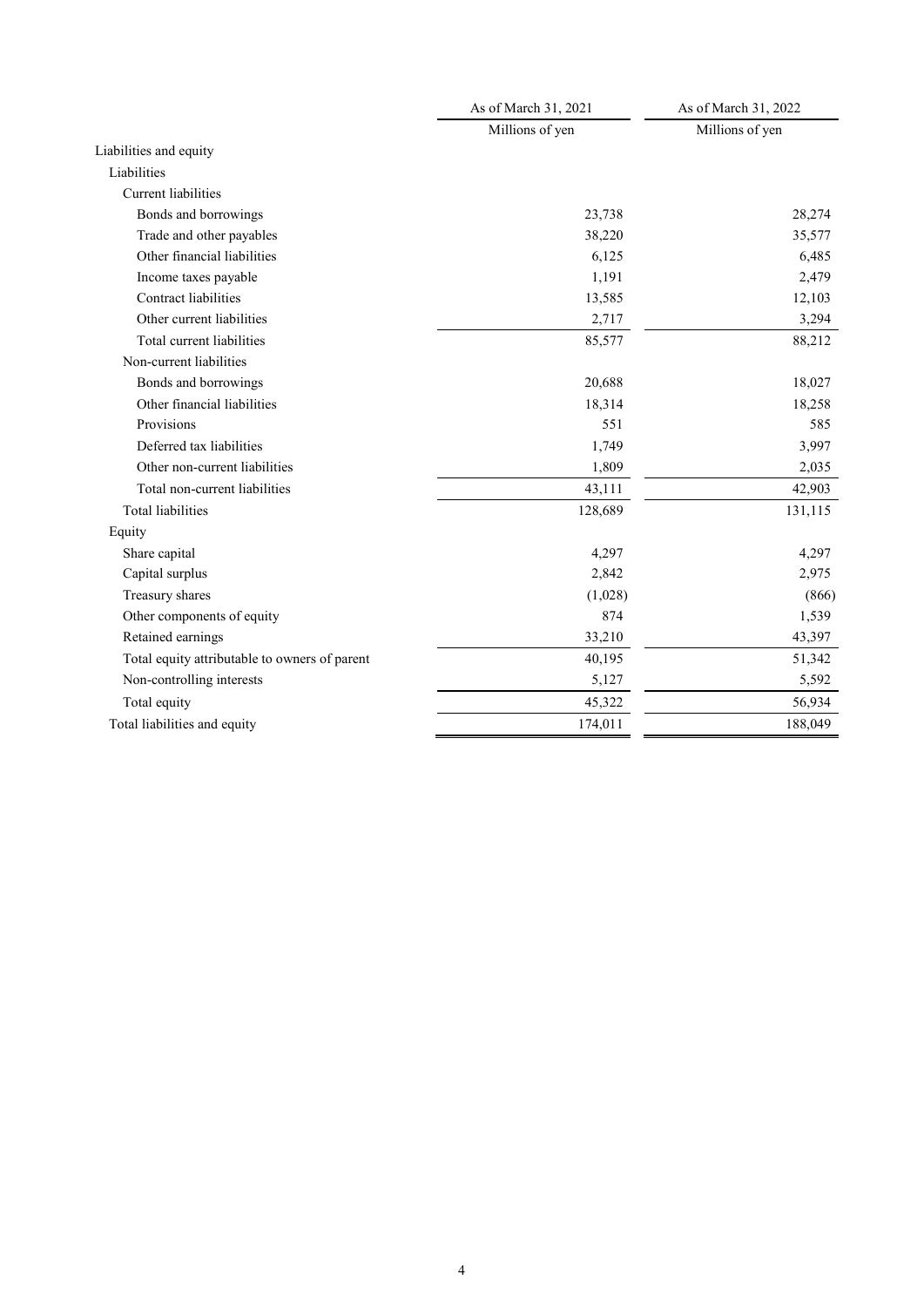## **Consolidated statements of income and consolidated statements of comprehensive income Consolidated statements of income**

|                                                           | Fiscal year ended | Fiscal year ended |
|-----------------------------------------------------------|-------------------|-------------------|
|                                                           | March 31, 2021    | March 31, 2022    |
|                                                           | Millions of yen   | Millions of yen   |
| Revenue                                                   | 199,535           | 237,930           |
| Cost of sales                                             | 166,398           | 198,039           |
| Gross profit                                              | 33,136            | 39,891            |
| Selling, general and administrative expenses              | 26,917            | 29,929            |
| Other income                                              | 2,725             | 584               |
| Other expenses                                            | 1,231             | 354               |
| Operating profit                                          | 7,713             | 10,192            |
| Finance income                                            | 407               | 458               |
| Finance costs                                             | 787               | 730               |
| Share of profit of investments accounted for using equity | 493               | 223               |
| method                                                    |                   |                   |
| Other non-operating income and expenses                   |                   | 7,817             |
| Profit before tax                                         | 7,826             | 17,959            |
| Income tax expense                                        | 2,080             | 5,537             |
| Profit                                                    | 5,746             | 12,422            |
| Profit attributable to                                    |                   |                   |
| Owners of parent                                          | 4,711             | 11,678            |
| Non-controlling interests                                 | 1,035             | 744               |
| Profit                                                    | 5,746             | 12,422            |
| Earnings per share                                        |                   |                   |
| Basic earnings per share                                  | 40.61             | 101.01            |
| Diluted earnings per share                                |                   |                   |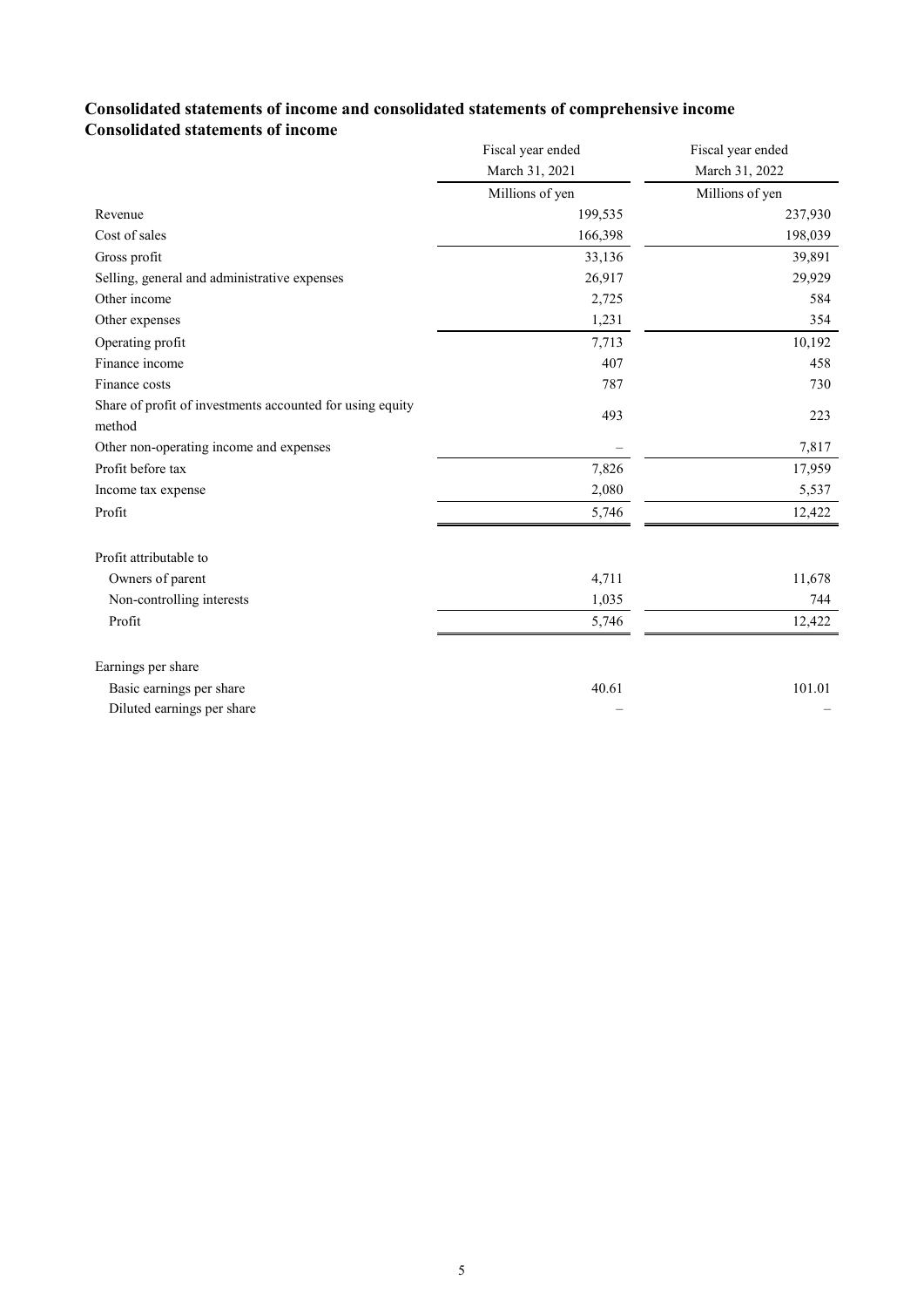## **Consolidated statements of comprehensive income**

|                                                                                                                  | Fiscal year ended | Fiscal year ended |
|------------------------------------------------------------------------------------------------------------------|-------------------|-------------------|
|                                                                                                                  | March 31, 2021    | March 31, 2022    |
|                                                                                                                  | Millions of yen   | Millions of yen   |
| Profit                                                                                                           | 5,746             | 12,422            |
| Other comprehensive income                                                                                       |                   |                   |
| Items that will not be reclassified to profit or loss                                                            |                   |                   |
| Net change in fair value of equity instruments                                                                   |                   |                   |
| designated as measured at fair value through other<br>comprehensive income                                       | 669               | 941               |
| Share of other comprehensive income of investments<br>accounted for using equity method                          | 13                | (5)               |
| Total of items that will not be reclassified to profit or<br>loss                                                | 682               | 936               |
| Items that may be reclassified to profit or loss<br>Exchange differences on translation of foreign<br>operations | 1,064             | 696               |
| Share of other comprehensive income of investments<br>accounted for using equity method                          | (5)               | 5                 |
| Total of items that may be reclassified to profit or loss                                                        | 1,059             | 700               |
| Other comprehensive income, net of tax                                                                           | 1,741             | 1,636             |
| Comprehensive income                                                                                             | 7,487             | 14,058            |
| Comprehensive income attributable to                                                                             |                   |                   |
| Owners of parent                                                                                                 | 6,404             | 13,276            |
| Non-controlling interests                                                                                        | 1,083             | 782               |
| Comprehensive income                                                                                             | 7,487             | 14,058            |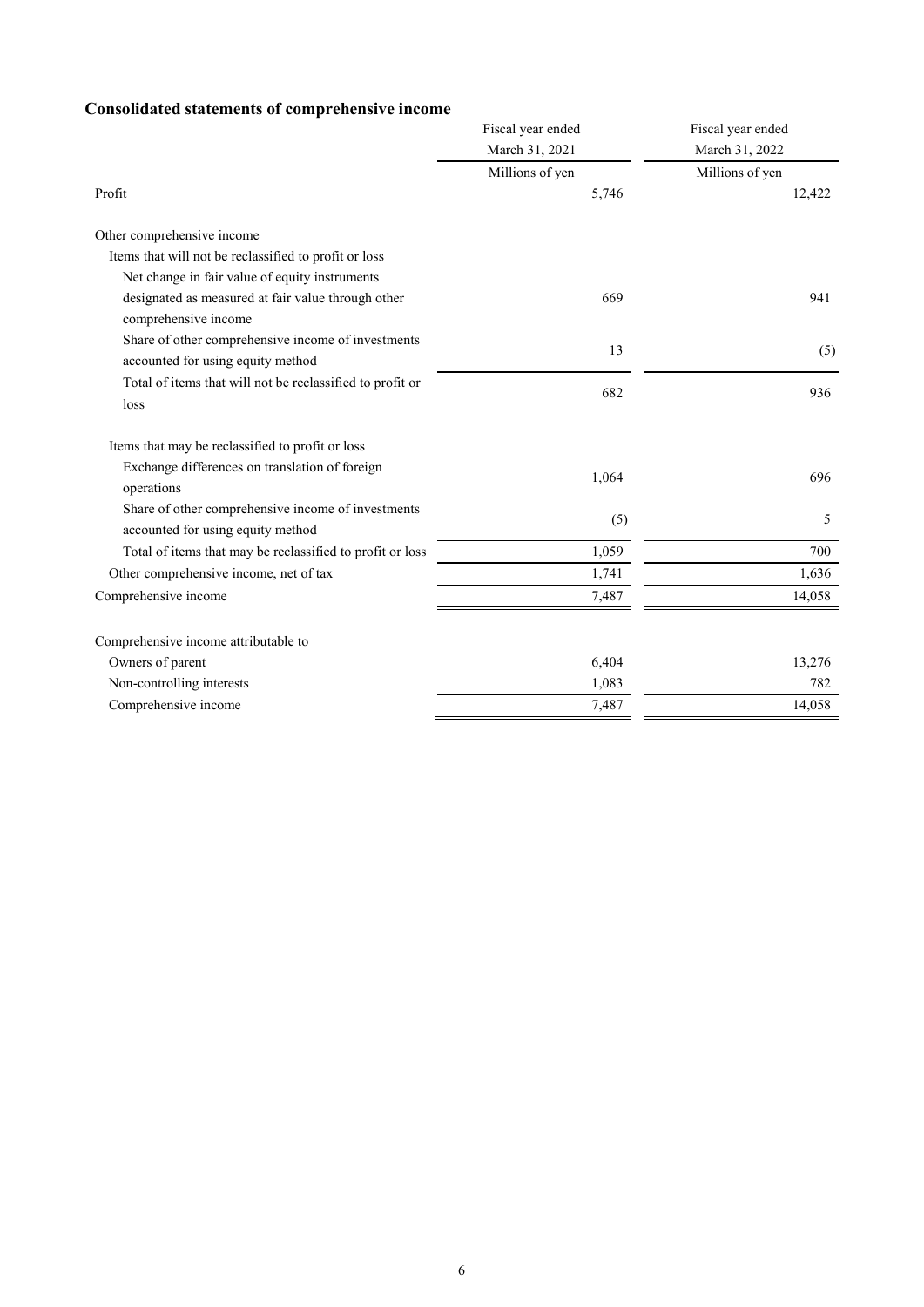#### **Consolidated statement of changes in equity**

Fiscal year ended March 31, 2021

|                                                  | Equity attributable to owners of parent |                 |                 |                                                                       |                                |                                                                                           |
|--------------------------------------------------|-----------------------------------------|-----------------|-----------------|-----------------------------------------------------------------------|--------------------------------|-------------------------------------------------------------------------------------------|
|                                                  |                                         |                 |                 | Other components of equity                                            |                                |                                                                                           |
|                                                  | Share capital                           | Capital surplus | Treasury shares | Exchange<br>differences on<br>translation of<br>foreign<br>operations | Share<br>acquisition<br>rights | Financial assets<br>measured at fair<br>value through<br>other<br>comprehensive<br>income |
|                                                  | Millions of yen                         | Millions of yen | Millions of yen | Millions of yen                                                       | Millions of yen                | Millions of yen                                                                           |
| Balance at April 1, 2020                         | 4,297                                   | 2,847           | (272)           | (283)                                                                 | 137                            |                                                                                           |
| Profit                                           |                                         |                 |                 |                                                                       |                                |                                                                                           |
| Other comprehensive income                       |                                         |                 |                 | 1,024                                                                 |                                | 670                                                                                       |
| Total                                            |                                         |                 |                 | 1,024                                                                 |                                | 670                                                                                       |
| Change in scope of consolidation                 |                                         |                 |                 |                                                                       |                                |                                                                                           |
| Changes in ownership interest in<br>subsidiaries |                                         |                 |                 |                                                                       |                                |                                                                                           |
| Purchase of treasury shares                      |                                         |                 | (755)           |                                                                       |                                |                                                                                           |
| Disposal of treasury shares                      |                                         | (8)             |                 |                                                                       |                                |                                                                                           |
| Forfeiture of share acquisition rights           |                                         | 3               |                 |                                                                       | (3)                            |                                                                                           |
| Transfer to retained earnings                    |                                         |                 |                 |                                                                       |                                | (670)                                                                                     |
| <b>Dividends</b>                                 |                                         |                 |                 |                                                                       |                                |                                                                                           |
| Total transactions with owners                   |                                         | (5)             | (755)           |                                                                       | (3)                            | (670)                                                                                     |
| Balance at March 31, 2021                        | 4,297                                   | 2,842           | (1,028)         | 740                                                                   | 134                            |                                                                                           |
|                                                  |                                         |                 |                 |                                                                       |                                |                                                                                           |

|                                                  |                                                          | Equity attributable to owners of parent |                 | Total           |                              |
|--------------------------------------------------|----------------------------------------------------------|-----------------------------------------|-----------------|-----------------|------------------------------|
|                                                  | Other<br>components of<br>Retained<br>equity<br>earnings |                                         | Total           |                 | Non-controlling<br>interests |
|                                                  | Total                                                    |                                         |                 |                 |                              |
|                                                  | Millions of yen                                          | Millions of yen                         | Millions of yen | Millions of yen | Millions of yen              |
| Balance at April 1, 2020                         | (146)                                                    | 30,156                                  | 36,882          | 3,823           | 40,705                       |
| Profit                                           |                                                          | 4,711                                   | 4,711           | 1,035           | 5,746                        |
| Other comprehensive income                       | 1,693                                                    |                                         | 1,693           | 48              | 1,741                        |
| Total                                            | 1,693                                                    | 4,711                                   | 6,404           | 1,083           | 7,487                        |
| Change in scope of consolidation                 |                                                          |                                         |                 | 245             | 245                          |
| Changes in ownership interest in<br>subsidiaries |                                                          |                                         |                 | 21              | 21                           |
| Purchase of treasury shares                      |                                                          |                                         | (755)           |                 | (755)                        |
| Disposal of treasury shares                      |                                                          |                                         | (8)             |                 | (8)                          |
| Forfeiture of share acquisition rights           | (3)                                                      |                                         |                 |                 |                              |
| Transfer to retained earnings                    | (670)                                                    | 670                                     |                 |                 |                              |
| Dividends                                        |                                                          | (2,327)                                 | (2,327)         | (45)            | (2,372)                      |
| Total transactions with owners                   | (673)                                                    | (1,658)                                 | (3,091)         | 221             | (2,870)                      |
| Balance at March 31, 2021                        | 874                                                      | 33,210                                  | 40,195          | 5,127           | 45,322                       |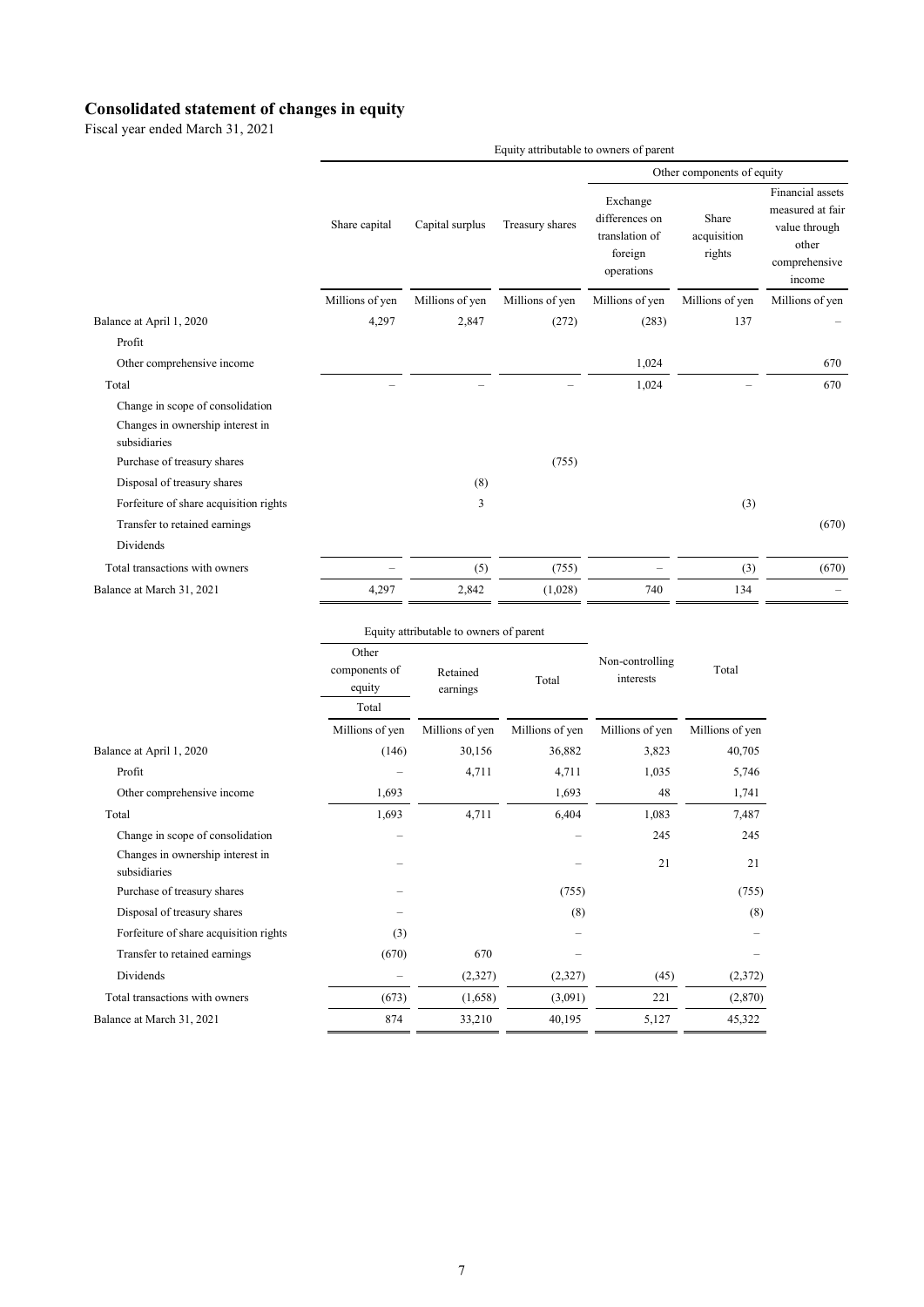#### Fiscal year ended March 31, 2022

Equity attributable to owners of parent

|                                                  |                 |                 |                 | Other components of equity                                            |                                |                                                                                           |
|--------------------------------------------------|-----------------|-----------------|-----------------|-----------------------------------------------------------------------|--------------------------------|-------------------------------------------------------------------------------------------|
|                                                  | Share capital   | Capital surplus | Treasury shares | Exchange<br>differences on<br>translation of<br>foreign<br>operations | Share<br>acquisition<br>rights | Financial assets<br>measured at fair<br>value through<br>other<br>comprehensive<br>income |
|                                                  | Millions of yen | Millions of yen | Millions of yen | Millions of yen                                                       | Millions of yen                | Millions of yen                                                                           |
| Balance at April 1, 2021                         | 4,297           | 2,842           | (1,028)         | 740                                                                   | 134                            |                                                                                           |
| Profit                                           |                 |                 |                 |                                                                       |                                |                                                                                           |
| Other comprehensive income                       |                 |                 |                 | 666                                                                   |                                | 932                                                                                       |
| Total                                            |                 |                 |                 | 666                                                                   |                                | 932                                                                                       |
| Change in scope of consolidation                 |                 |                 |                 |                                                                       |                                |                                                                                           |
| Changes in ownership interest in<br>subsidiaries |                 | $\mathbf{0}$    |                 |                                                                       |                                |                                                                                           |
| Disposal of treasury shares                      |                 | 132             | 162             |                                                                       |                                |                                                                                           |
| Forfeiture of share acquisition rights           |                 | $\overline{c}$  |                 |                                                                       | (2)                            |                                                                                           |
| Transfer to retained earnings                    |                 |                 |                 |                                                                       |                                | (932)                                                                                     |
| Dividends                                        |                 |                 |                 |                                                                       |                                |                                                                                           |
| Total transactions with owners                   |                 | 133             | 162             |                                                                       | (2)                            | (932)                                                                                     |
| Balance at March 31, 2022                        | 4,297           | 2,975           | (866)           | 1,407                                                                 | 132                            |                                                                                           |

|                                                  |                                           | Equity attributable to owners of parent |                 |                              |                 |
|--------------------------------------------------|-------------------------------------------|-----------------------------------------|-----------------|------------------------------|-----------------|
|                                                  | Other<br>components of<br>equity<br>Total | Retained<br>earnings                    | Total           | Non-controlling<br>interests | Total           |
|                                                  | Millions of yen                           | Millions of yen                         | Millions of yen | Millions of yen              | Millions of yen |
| Balance at April 1, 2021                         | 874                                       | 33,210                                  | 40,195          | 5,127                        | 45,322          |
| Profit                                           |                                           | 11,678                                  | 11,678          | 744                          | 12,422          |
| Other comprehensive income                       | 1,598                                     |                                         | 1,598           | 38                           | 1,636           |
| Total                                            | 1,598                                     | 11,678                                  | 13,276          | 782                          | 14,058          |
| Change in scope of consolidation                 |                                           |                                         |                 | 23                           | 23              |
| Changes in ownership interest in<br>subsidiaries |                                           |                                         | $\mathbf{0}$    | (262)                        | (262)           |
| Disposal of treasury shares                      |                                           |                                         | 293             |                              | 293             |
| Forfeiture of share acquisition rights           | (2)                                       |                                         |                 |                              |                 |
| Transfer to retained earnings                    | (932)                                     | 932                                     |                 |                              |                 |
| Dividends                                        |                                           | (2, 422)                                | (2, 422)        | (78)                         | (2,500)         |
| Total transactions with owners                   | (933)                                     | (1,491)                                 | (2,129)         | (317)                        | (2, 446)        |
| Balance at March 31, 2022                        | 1,539                                     | 43,397                                  | 51,342          | 5,592                        | 56,934          |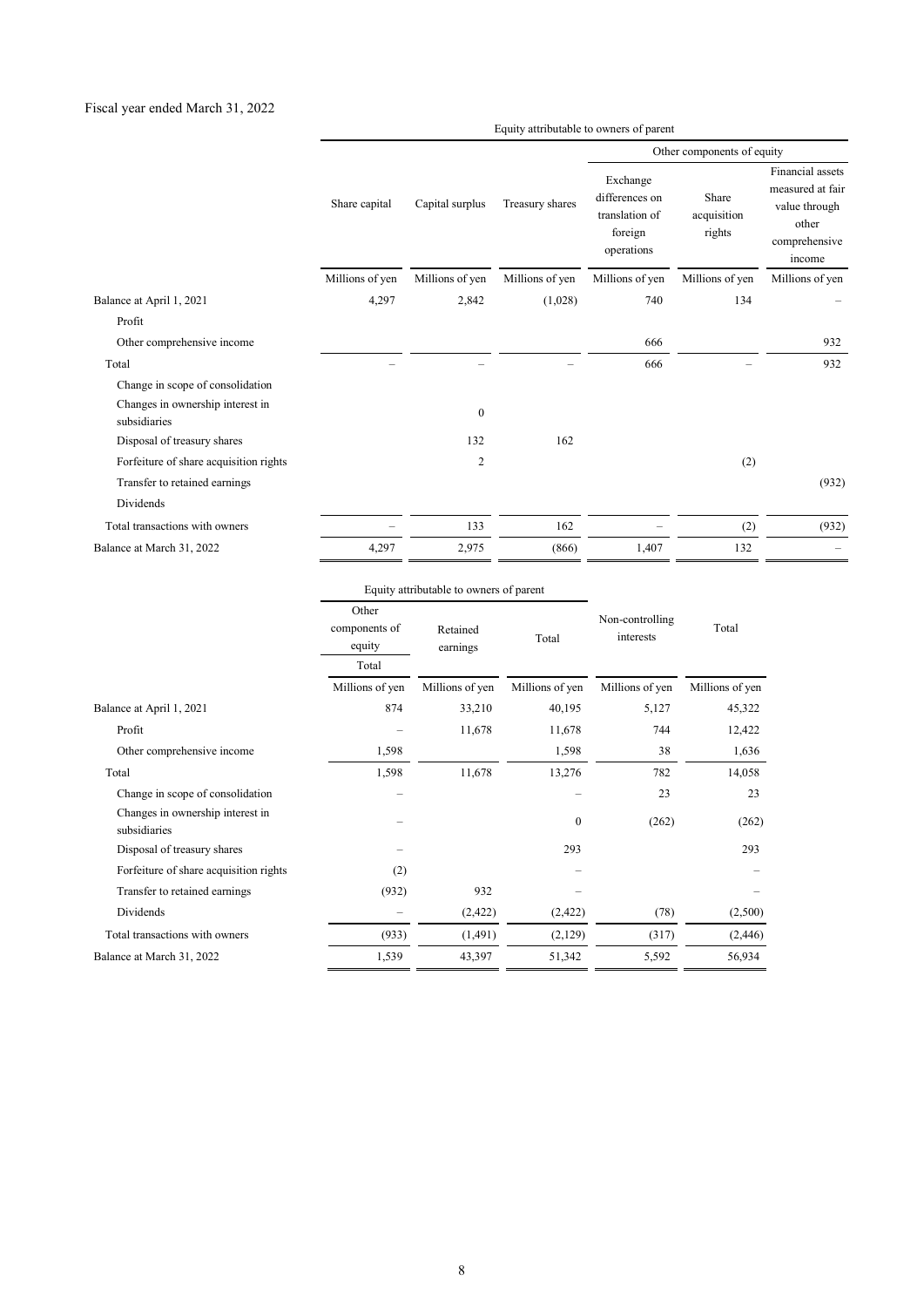## **Consolidated statements of cash flows**

|                                                           | Fiscal year ended | Fiscal year ended |  |
|-----------------------------------------------------------|-------------------|-------------------|--|
|                                                           | March 31, 2021    | March 31, 2022    |  |
|                                                           | Millions of yen   | Millions of yen   |  |
| Cash flows from operating activities                      |                   |                   |  |
| Profit before tax                                         | 7,826             | 17,959            |  |
| Depreciation and amortization                             | 8,772             | 9,568             |  |
| Impairment losses                                         | 1,071             | 29                |  |
| Gain on bargain purchase                                  | (1, 185)          |                   |  |
| Interest and dividend income                              | (93)              | (189)             |  |
| Interest expenses                                         | 730               | 700               |  |
| Foreign exchange loss (gain)                              | (250)             | (103)             |  |
| Share of loss (profit) of investments accounted for using | (493)             | (223)             |  |
| equity method                                             |                   |                   |  |
| Loss (gain) on sales of investments accounted for using   |                   | (1,380)           |  |
| equity method                                             |                   |                   |  |
| Gain on remeasurement relating to exclusion of equity     |                   | (6, 436)          |  |
| method                                                    |                   |                   |  |
| Loss (gain) on sale of fixed assets                       | (219)             | 11                |  |
| Loss on retirement of fixed assets                        | 14                | 33                |  |
| Decrease (increase) in trade receivables                  | (1, 151)          | (1, 873)          |  |
| Decrease (increase) in inventories                        | 607               | 7,876             |  |
| Increase (decrease) in trade payables                     | (1, 542)          | (5,285)           |  |
| Increase (decrease) in contract liabilities               | 4,348             | (2,132)           |  |
| Increase (decrease) in accrued consumption taxes          | 761               | 857               |  |
| Other                                                     | (94)              | 403               |  |
| Subtotal                                                  | 19,105            | 19,813            |  |
| Interest and dividends received                           | 179               | 238               |  |
| Interest paid                                             | (750)             | (696)             |  |
| Income taxes refund (paid)                                | (2,079)           | (2, 537)          |  |
| Net cash provided by (used in) operating activities       | 16,454            | 16,818            |  |
| Cash flows from investing activities                      |                   |                   |  |
| Payments into time deposits                               | (7)               | (47)              |  |
| Proceeds from withdrawal of time deposits                 | 5                 | 11                |  |
| Purchase of property, plant and equipment                 | (5,797)           | (8,839)           |  |
| Proceeds from sale of property, plant and equipment       | 2,706             | 1,850             |  |
| Purchase of intangible assets                             | (73)              | (121)             |  |
| Purchase of investment securities                         | (0)               | (29)              |  |
| Proceeds from sale of investment securities               | 13                | 9                 |  |
| Proceeds (Payments) from (for) acquisition of             |                   |                   |  |
| subsidiaries                                              | 289               | (735)             |  |
| Proceeds from sale of investments in associates           |                   | 2,186             |  |
| Payments for loans receivable                             | (91)              | (15)              |  |
| Collection of loans receivable                            | 170               | 179               |  |
| Payments of leasehold and guarantee deposits              | (120)             | (123)             |  |
| Proceeds from refund of leasehold and guarantee           |                   |                   |  |
| deposits                                                  | 118               | 110               |  |
| Payments for acquisition of businesses                    |                   | (35)              |  |
| Proceeds from sale of businesses                          | 200               |                   |  |
| Other                                                     | 6                 | (13)              |  |
| Net cash provided by (used in) investing activities       | (2,580)           | (5,610)           |  |